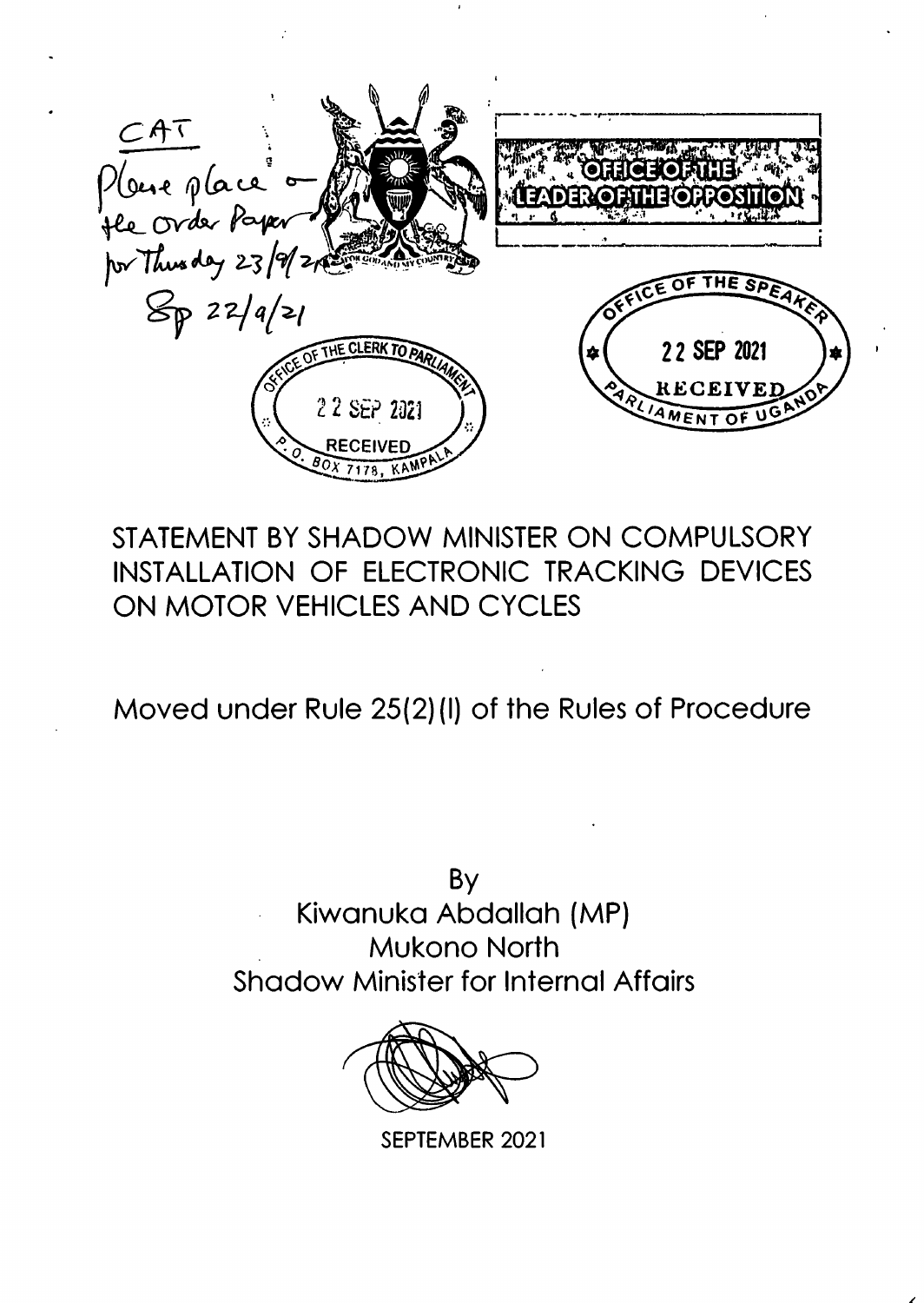During his address to Parliament on 18<sup>th</sup> June 2018, President Museveni informed the country that electronic number plates were to be fixed onto every vehicle and motorcycle. The electronic number plates were to be controlled at a central monitoring system. It was advanced that electronic plotes would bolster security porticulorly monogement of crime scenes.

On 5<sup>th</sup> August 2021, Parliament was informed by the Minister of Security that a Russion firm wos identified ond controcted lo implemenl the instollotion of electronic trocking devices on motor vehicles ond cycles. The controct wos preceded by o Memorondum of Underslonding thol wos signed between Government of Ugondo ond Russion firm, Joinl Stock Compony Globol Security on 19th March 2021.

Ordinarily every intervention intended at improving security in the country is welcome. However, this particular project and its subsequent contract raises legal, fairness, privacy and data protection legal concerns.

#### **Nature of Contract**

During o press briefing of the Medio Centre, the Minister of Security informed the country that Joint Stock Company Global Security was contracted as a Public Private Partnership (PPP). The company was contracted for 10 years under o Build, Operote ond Tronsfer orrongement.

It is imperative to note that PPPs have an enabling legal framework that elaborates how they are to be procured. Section 21 and 22 of the Public Private Partnership Act of 2015 requires that before a PPP project is contracted, it should be preceded by preliminory economic cost benefit onolysis, registration with the PPP Unit and feasibility study. Section  $31 - 36$  of the Act also specifies procurement rules and methods.

Based on the President's directive to the Minister of Security issued on 13<sup>th</sup> June 2021, the Joint Stock Company Global Security presented unsolicited proposal to government. Section 34 of the Public Private Partnership Act provides a criteria and process of how the unsolicited proposal should have been handled. The criteria consists of alianment to National Development Plan, feasibility, innovativeness and cost effectiveness. In the event the proposal has been successfully evaluated, Section 34(6) demands that it should be subjected to competitive bidding procedure. When the proponent of the proposal is not successful, Section 34(7) provides for compensation for the proprietary interests. Therefore, the Presidential directive not to consider any other interested bidder is unlowful for it did not permit compelitive bidding.

#### Enobllng Legol Fromework

The Troffic ond Rood Sofety (Vehicle Regislrotion, Licensing ond Third Porty Insurance) Regulations do not provide for installation of electronic tracking

!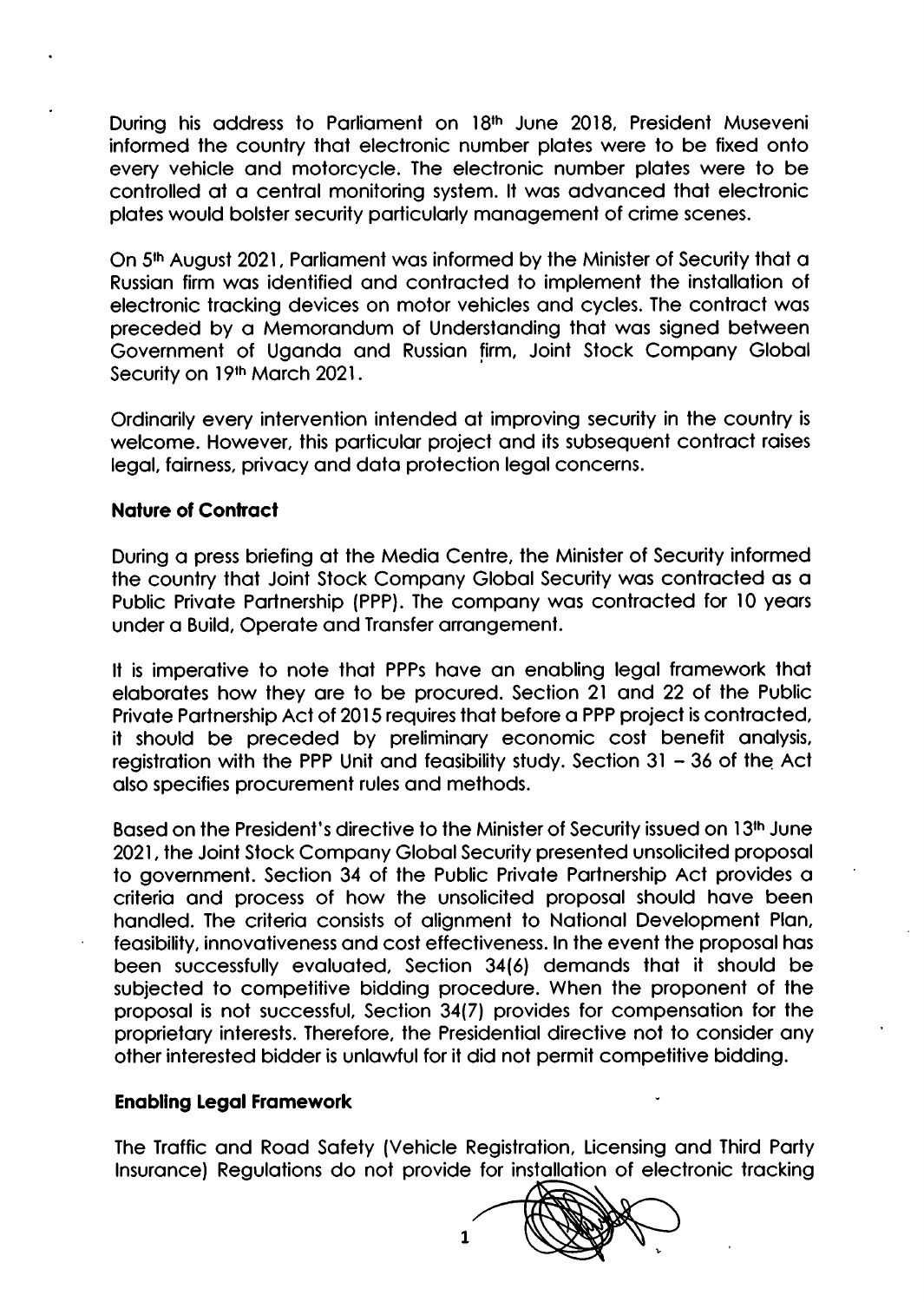devices on fransportation equipment. They provide for colour, characters, shape, material and placement of plates. Hence there is no enabling legal provisions for installation of tracking devices on transportation equipment.

# Installation C<mark>osts</mark>

The Minister indicated that owners are expected to foot the bills of the<br>installation of adds, and process to an alteraty projetimed unbigles and installation of plate replacements on already registered vehicles and motorcycles not the government that has initiated the project. It is only fair that owners bear the plate cost at the registration of new transport equipment while government ifoots the bill of plole replocement for olreody registered lronsport equipment.

### Intrusion of Privacy

I

I

Worryingly, the project is likely to diminish privacy of users of vehicles, and motorcycles adorned with electronic plates in disguise of national security. The tracking function of the plates would violate Article 27 of the Constitution of the Republic<sup>1</sup> of Uganda particularly location privacy of a person.

The electronic plate project not only infringes location privacy but also life profiles of people. For instance, visits to a hospital will reveal that you are ill or have a patient while visits to offices of political organization may reveal your political affiliations. Therefore, location tracking reveals portrait of an individual including relations, preferences and personal ails among others. Such information is categorized as special personal data that any public body is deterred from collecting or processing for it violates Section 9(1) of the Data Protection and Privacy Act.

Through the central monitoring system of the electronic plates, historical and real time rec<sup>i</sup>ords of a target would be extracted by a public body. Hence the project will facilitate government stalking without due regard to privacy of the users of transportation equipment. Precedence was already set that required monitoring systems or centres to have an enabling legal framework. For instonce, țhe communications was provided for under the Regulation of Interception of Communications Act. s or centres to have an enabling legal harmonic. The<br>monitoring centre that facilitates interception of

More still, the tracking will not be limited to public spaces but extends into people's private homes particularly when vehicles and motorcycles are parked. This will in effect unreasonably lead to extraction of information withir agencies especially curtailing movements of opposition leaders, the project is home boundaries without a warrant or court order. Given past acts of security ageneric cipicially comaining interesting or opposition to a active project to governme ni.